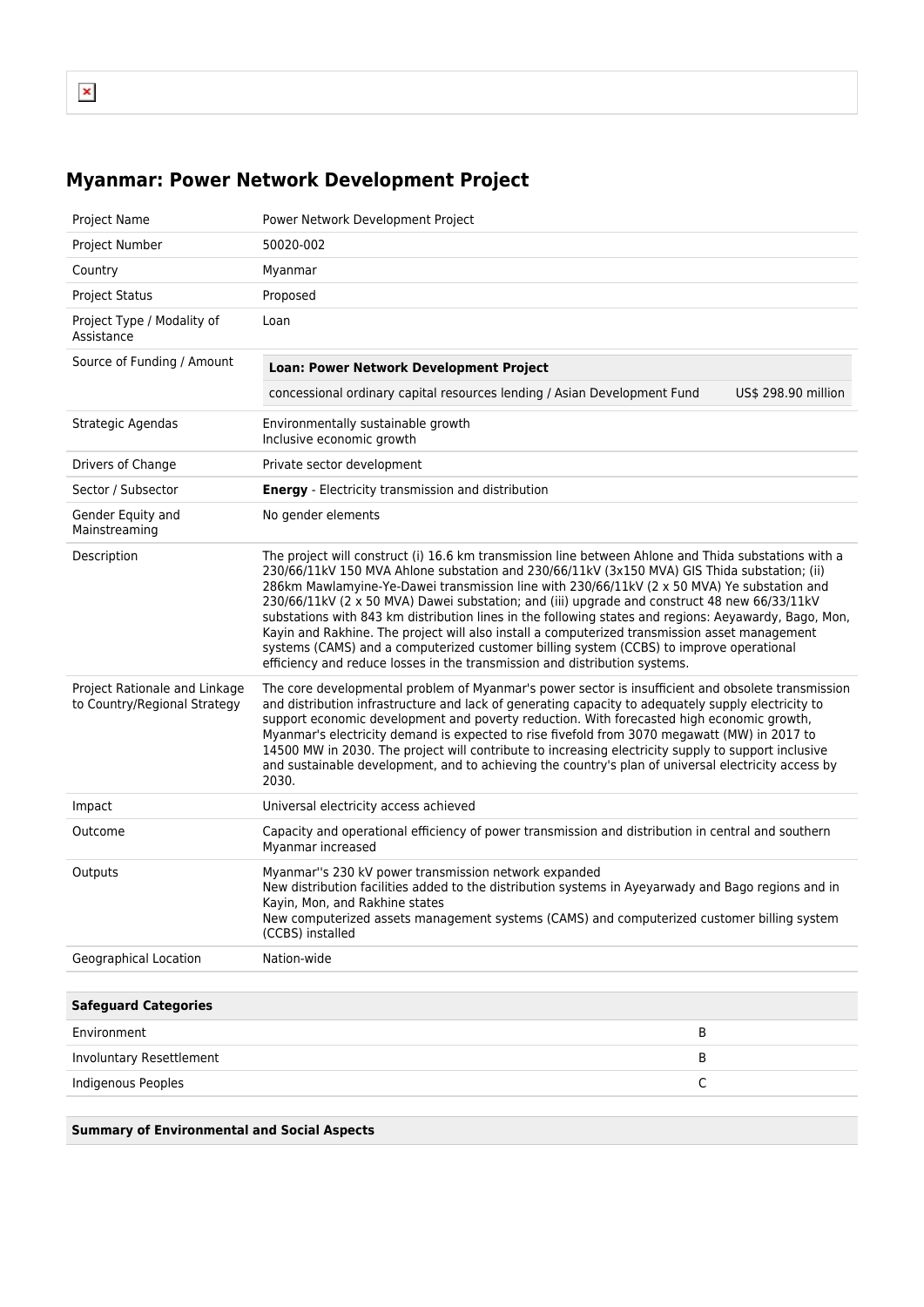| Environmental<br>Aspects                                          | Under the Transmission Component, an environmental impact assessment report with environmental<br>management plan was prepared. These reports were based on the results of site visits, discussions with local<br>authorities and beneficiaries, and the use of secondary sources of information such as similar projects. The<br>assessment provided that expected impacts will occur during the different phases of the project development.<br>The project was initially categorized as A due to the long Mawlamyine-Ye-Dawei transmission line potentially<br>encroaching a biodiversity area. However, the final alignment chosen as a result of due diligence completely<br>avoided all environment sensitive areas, hence, the environment assessment confirmed that the project is not<br>considered as highly complex and sensitive and is now re-categorized as B.                                                                                                                                                                                                                                                                                                                                                                                                                                                                                                                                                                                     |  |
|-------------------------------------------------------------------|------------------------------------------------------------------------------------------------------------------------------------------------------------------------------------------------------------------------------------------------------------------------------------------------------------------------------------------------------------------------------------------------------------------------------------------------------------------------------------------------------------------------------------------------------------------------------------------------------------------------------------------------------------------------------------------------------------------------------------------------------------------------------------------------------------------------------------------------------------------------------------------------------------------------------------------------------------------------------------------------------------------------------------------------------------------------------------------------------------------------------------------------------------------------------------------------------------------------------------------------------------------------------------------------------------------------------------------------------------------------------------------------------------------------------------------------------------------|--|
| Involuntary<br>Resettlement                                       | Land acquisition for the project will result in physical and economic displacement. A total of 39 hectares for<br>land (38 hectares for distribution component and 1 hectare for transmission component) will be acquired<br>permanently to be used for tower footings and substations. The project will have an impact on a total of 814<br>households. Of these, 18 households will be severely affected: nine households will lose their primary<br>residential structures under the transmission component, and the other nine households will lose more than<br>10% of the total land holdings or income under the distribution component.                                                                                                                                                                                                                                                                                                                                                                                                                                                                                                                                                                                                                                                                                                                                                                                                                  |  |
| Indigenous Peoples                                                | Three of the five states, namely Mon, Kayin and Rakhine have ethnic groups residing in the project area. The<br>project will not acquire lands that are traditionally used by the ethnic groups nor cause any adverse impact on<br>their identity, social, culture, or spiritual importance or interfere with their socio-cultural beliefs and livelihood<br>systems. Ethnic group communities will benefit from project activities through employment opportunities and<br>household electrifications. However, the project also presents minor risks and challenges concerning ethnic<br>groups, particularly in terms of ensuring that ethnic groups are not marginalized during the project<br>implementation with regards to employment opportunities and access to electricity. The project will ensure<br>adequate consultations and a comprehensive project management approach in project areas where there are<br>already ethnic group organizations providing parallel social services and community infrastructure. REGDPs<br>have been developed with the approaches and entries that ensure project design and implementation shall<br>foster full respect of ethnic groups and full respect for all affected households and stakeholders and that the<br>ethnic groups (i) do not suffer adverse impacts as a result of the project, (ii) have equitable access to benefits<br>of the project, and (iii) can participate actively in the project. |  |
| <b>Stakeholder Communication, Participation, and Consultation</b> |                                                                                                                                                                                                                                                                                                                                                                                                                                                                                                                                                                                                                                                                                                                                                                                                                                                                                                                                                                                                                                                                                                                                                                                                                                                                                                                                                                                                                                                                  |  |

| During Project<br>Design         | Analyses for the following will be conducted: participation and empowerment; social impacts assessment;<br>employment opportunities; gender issues and Gender Action Plan; ethnic minority issues, if applicable;<br>consultations with project affected peoples, project beneficiaries, stakeholders, civil society organizations to<br>identify issues, propose measures for addressing them through consultations; conduct specific conflict-<br>sensitive consultations in all relevant project areas. |
|----------------------------------|------------------------------------------------------------------------------------------------------------------------------------------------------------------------------------------------------------------------------------------------------------------------------------------------------------------------------------------------------------------------------------------------------------------------------------------------------------------------------------------------------------|
| During Project<br>Implementation | Continuous consultation and participation process will involve a stakeholder analysis followed by subsequent<br>consultations with various groups. It is planned to conduct consultations at the household and community level<br>regional and national government officials, development partners, nongovernmental organizations, and<br>commune- and village- level officials and beneficiaries. A series of focus group discussions will be undertaken<br>as part of the socio-economic analysis.       |

| Consulting<br>Services | The project implementation consultants for transmission and distribution components will be recruited in<br>accordance with ADB's Guidelines on the Use of Consultants (2013, as amended from time to time). An estimated<br>281 person-months of consulting services will be required for the transmission component and 300 person-months<br>for the distribution component. The consultants will support the project implementation unit in project<br>implementation, monitoring and reporting; and strengthen the institutional and operational capacity of the EA/IAs.                                                                                                                                                                                                                                                                                                                                                                                                                                                                                     |
|------------------------|------------------------------------------------------------------------------------------------------------------------------------------------------------------------------------------------------------------------------------------------------------------------------------------------------------------------------------------------------------------------------------------------------------------------------------------------------------------------------------------------------------------------------------------------------------------------------------------------------------------------------------------------------------------------------------------------------------------------------------------------------------------------------------------------------------------------------------------------------------------------------------------------------------------------------------------------------------------------------------------------------------------------------------------------------------------|
| Procurement            | All procurement of goods and works, and advance contracting will be undertaken in accordance with ADB's<br>Procurement Guidelines (2015, as amended from time to time).<br>The project involves the procurement of three (3) plant-design, supply and installation and one (1) IT product<br>contract under the transmission component; and seven goods and one (1) IT product contract under the<br>distribution component. International competitive bidding with single-stage one-envelope method will be used for<br>procurement of these contracts. ADB's prior review procedures will be followed. Line installation works, substation<br>installation works, and supply of concrete poles will be undertaken through national competitive bidding using<br>ADB's standard bidding documents for small works. Before the start of any procurement, ADB and the government<br>will review the public procurement laws of the central and state governments to ensure consistency with ADB's<br>Procurement Guidelines (2015, as amended from time to time). |

| Responsible ADB Officer    | Bui, Duy-Thanh                                                                                        |
|----------------------------|-------------------------------------------------------------------------------------------------------|
| Responsible ADB Department | Southeast Asia Department                                                                             |
| Responsible ADB Division   | Energy Division, SERD                                                                                 |
| Executing Agencies         | Ministry of Electricity and Energy<br>No. B-07, Yadana Shwe Pyi St.,<br>Zaya Theidi Ward, Nay Pyi Taw |